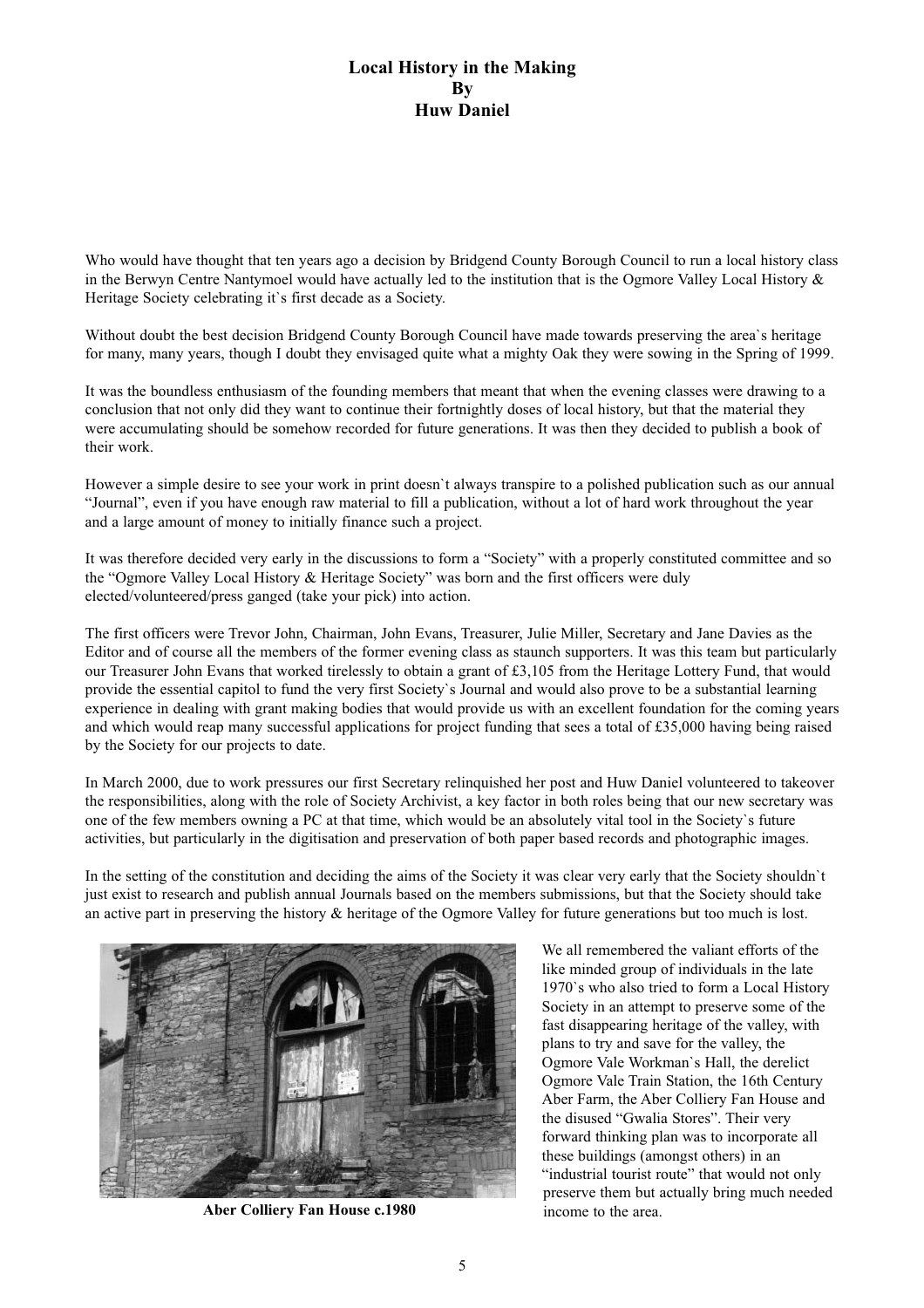Sadly, their futuristic plan fell on deaf ears in the Council, who have now come complete circle and are desperate for "Historical" buildings to assist in their industrial heritage plans, but back in the 1970`s and 1980`s there was a mood prevalent within the Council that any old industrial building not in the most pristine of condition should be raised to the ground, and in this they were very successful in the Ogmore Valley, with the only building remaining from the ones listed above being the Aber Farm, though they even sold that off and it is now converted to a private dwelling.

So it was with that background in mind that we enshrined in our constitution that the preservation of records was paramount for the Society and that where possible any material we would be outputting would be aimed at the valley`s future, it's children. With that in mind the Society built and has maintained very strong links with all the Valley's schools, principally through each school`s head teacher or History coordinators and these are links we have very much maintained to the current day and even more so with the introduction of the Foundation Phase in Primary Schools which positively encourages the teaching of history at a local level, which bodes well for the future.



**Journal 2000**

So with funding in place and enough content to warrant a publication we set about designing our first publication, which after many discussions evolved into the format that we have stuck by for our first decade. The name was kept deliberately simple and right from the outset it is entirely made up from contributions from absolutely anyone with a story to tell about the Ogmore Valley and their connections with it or research articles on institutions or personalities within the valley.

We have since the first volume registered with the International Standard Book Number authorities and consequently deposit copies of our publications with The British Library, National Library of Wales, The Bodleian Library Oxford, The Cambridge University Library, The National Library of Scotland and The Library of Trinity College, Dublin. We also supply complimentary copies to Nantymoel Primary School, Ogmore Primary School, Ogmore Comprehensive School and Glamorgan Family History Society`s Aberkenfig research centre.

We hold an annual book launch every November, which from 2000 to 2002 was held in the Berwyn Centre Nantymoel, but since 2003 we have held this community event in Ogmore Vale Primary School, by kind permission of the head teacher, Mr Paul Booth, B.A. (Hons), NPQH, where it continues to be a very successful annual event.

Our excellent link with Ogmore Vale Primary School is further demonstrated with the placing of three major projects within the school, namely the Ogmore Valley Timeline, the Ogmore Valley Archive and of course the Ogmore Valley Miners Memorial, which was erected and dedicated to all those men and boys who lost their lives in the valley`s collieries between 1865 and 1983. The event we organised for the Miners Memorial on the 14th May 2004 was easily our biggest public event to date, with over 200 members of the public attending along with four local choirs, Ogmore Valley Male Voice Choir, The Ogmore Valley Ladies Choir, Nantymoel Primary School Choir and Ogmore Vale Primary School Choir, and uniformed and civilian representatives of all the emergency services including the South Wale Mines Rescue Service.



**Pastor Brian Dallimore addresses the audience during the Miners Memorial Service 2004**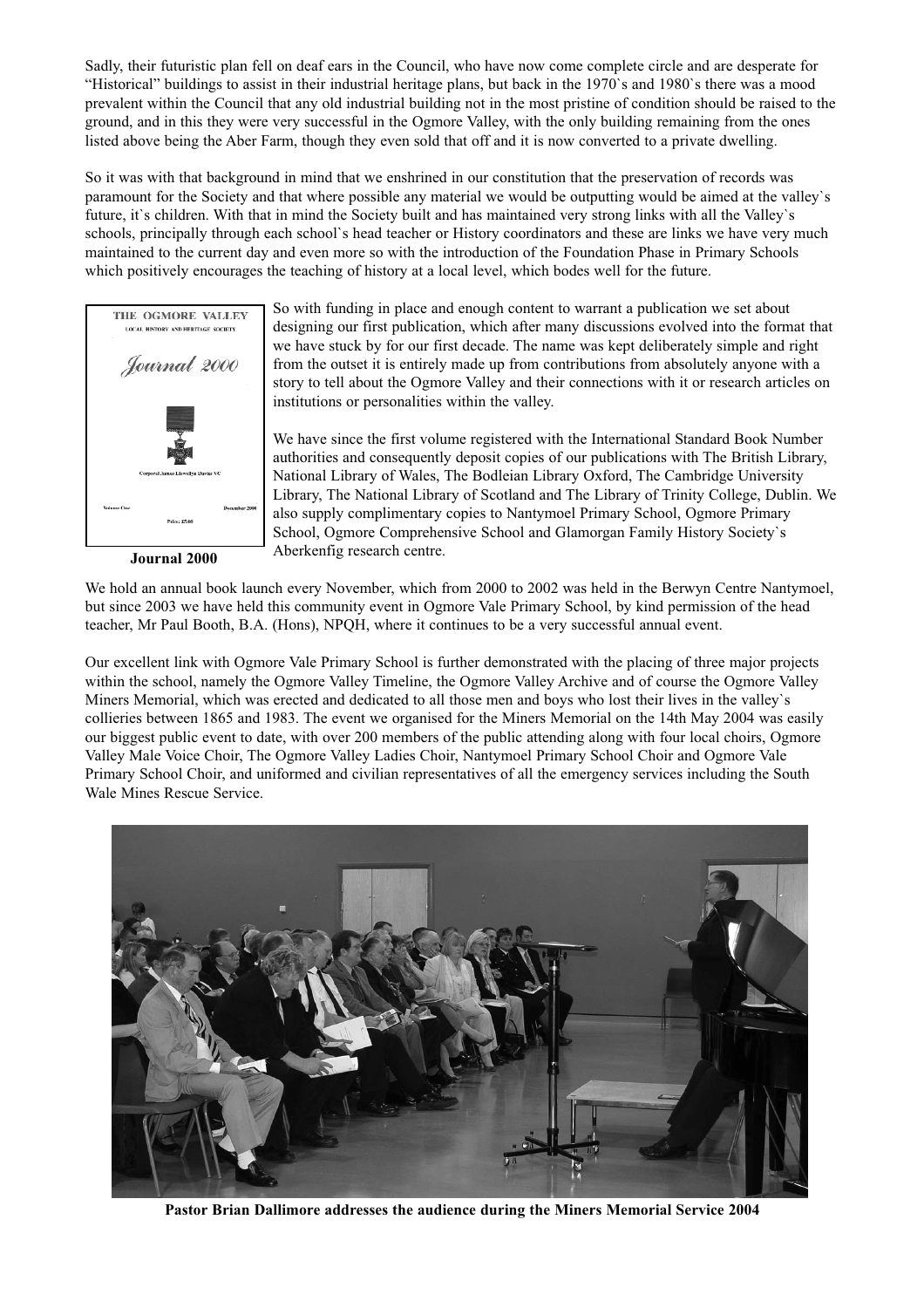We were also well supported by the Ogmore Valley Community Council, Bridgend Borough County Council, Mrs Janice Gregory, A.M., Ogmore, Huw Irranca-Davies, M.P., Ogmore, our special guest, Mrs Edwina Hart, MBE, AM, Welsh Assembly Minister for Regeneration and of course not forgetting representatives of Nantymoel Primary, Ogmore Primary and Ogmore Comprehensive Schools, which made the day a magnificent culmination of many years research by many members of the Society and members of the public. Fortunately Mr Owen Sendell captured the whole event on film so that we have a permanent reminder of the day.

It is with our most sincere thanks to all our funders over the years that we able to undertake a vital role in digitising any surviving Ogmore Valley Primary Source records whenever we have the opportunity. External financial support is critical in these digitisation projects as it can be a very costly exercise, as we use a professional scanning company, Archive CD Books Ltd of Cinderford, Gloucestshire and combined with the sheer volume of data, in excess of 20,000 pages for the Ogmore & Garw Urban District Council Minutes (1914 – 1978) for example, would be impossible to us to finance out of our funds.

It is also with our thanks to the holders of those records for loaning or even gifting them to the Society so that we can digitise them for the wider Ogmore Valley Community and family historians across the world with their roots from the Ogmore Valley who are then able to make use of these records in their research, which without the digitisation would be extremely hard to access or even impossible in some cases as they were destined for destruction.

To date we have successfully digitised the following records:

**Llangeinor Parish Records (1755 - 1960) Ogmore Valley Primary Schools Admission Records (1870 - 1960) Ogmore Angling Association Records (1892 - 1942) Share Holders Register of the Ogmore Valley Electric Light & Power Supply Co. Ltd. (1892 - 1944) Transfer Ledger of the Ogmore Valley Electric Light & Power Supply Co. Ltd. (1892 - 1944) Ocean Western Colliery Daily Contract Agreement Ledger (1905) Wyndham Colliery Lodge supplementary Relief Account (1908 - 1923) Rhondda Main Colliery Medical Fund Subscription Ledger (1914 - 1918) Bethel Chapel BMD Register & History (1914 - 1988) O. G. Hartland Work Quotes (1917 - 1919) Centenary History of Glynogwr Church, translated by Mrs Heulwen Strathern (1919) History of Horeb Chapel (1923) Ogmore Valley Secondary School Admission Records (1923 - 1955) Annual South Wales Baptist Meeting, Ogmore Vale (1925) Fronwen School Year Book (1926) Unveiling of Blackmill WM Memorial (1930) Wyndham Colliery Banksman`s Dispute (1933) Ocean Coal Company Magazine (1934 - 1937) Golden Jubilee of -antymoel Workmens Hall (1952) Joint Schools Gymanfu Ganu (1952 - 1956) Unveiling of Nantymoel Memorial Clock Tower (1955) Opening of Ogmore Valley Old Age Welfare Hall (1962) Dedication of Nantymoel War Memorial Shelter (1958) Dedication of Ogmore Workman`s Hall Clocks in Memory of WWII (1958)**

Naturally we also are very keen to digitise any photographic images that we are again, very graciously donated or loaned by their owners for our Digital Archive which now contains several thousand images of the Ogmore Valley and is literally growing daily.

Naturally as a consequence we needed a robust and secure system to hold this important archive and the Society`s early decision to both join Bridgend Association of Voluntary Organisations and obtain Registered Charity status has reaped huge dividends as we have successfully applied on several occasions for upgrades to our IT equipment which now sees our archive held on a standalone 2TB Western Digital Hard Drive (arranged in 2 x 1TB raid Array for the technical savvy amongst you), with a Sony VAIO VGN-AW11S Laptop which has a Blu-Ray drive that we utilise as a secondary backup with Blu-ray Discs able to hold a massive 25GB or 50GB per disk.

We also use the laptop and the recently purchased Sony VPL-EX5 Projector when giving talks to other groups and we have plans to start showing selected images from our vast archive to the public in both Nantymoel and Ogmore from October this year.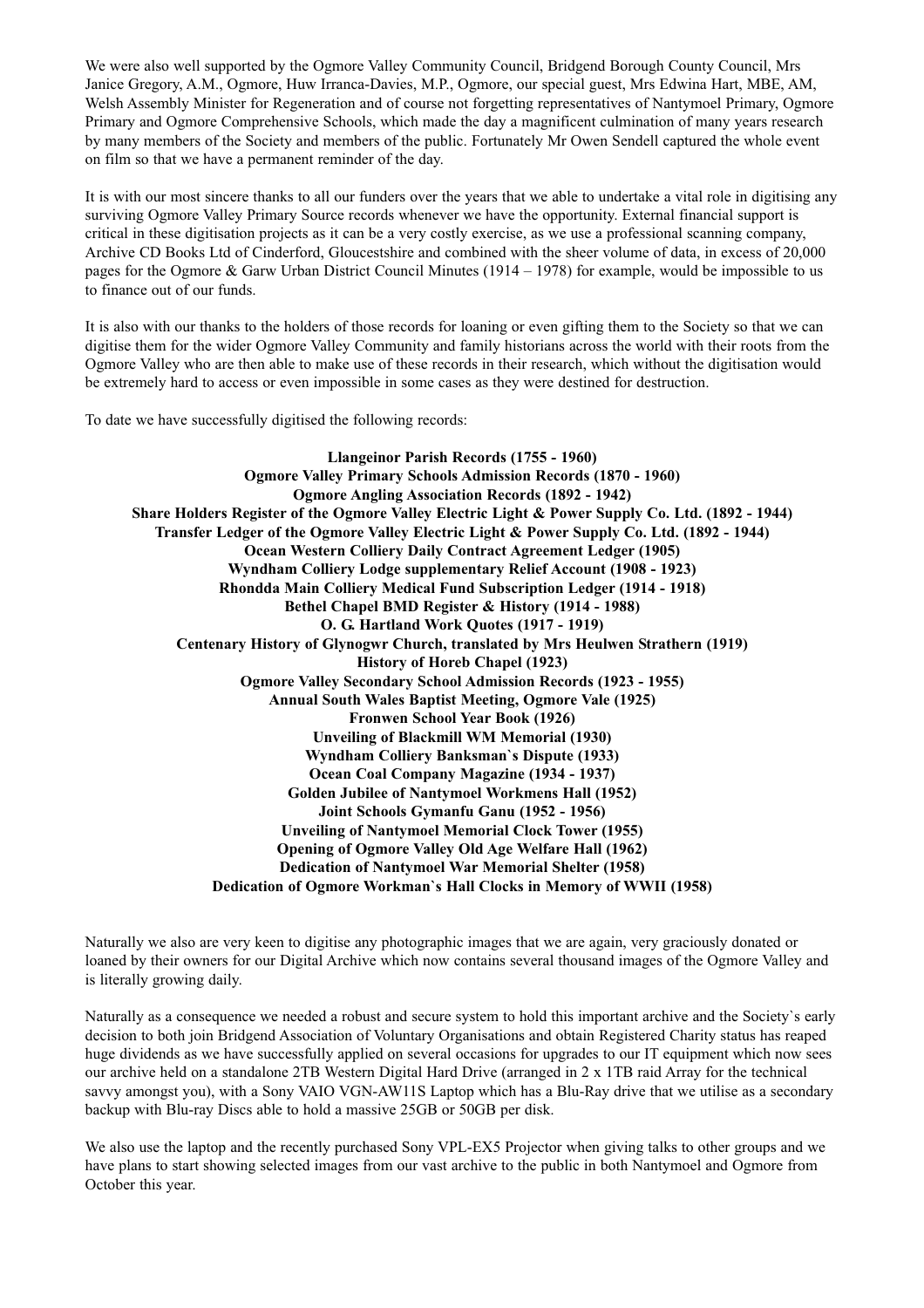Our members have also supported the Primary Schools over the years by giving talks on their life experiences with Harry Radcliffe, Bert Jones, Trevor John and Wendy Vaughan all taking part in helping to educate the valleys children. Wendy is also currently building very strong links with the new head of Nantymoel Primary School, Mrs Ann Jones, as Local History forms an important part of the recently introduced Foundation Phase.



**The "Ted Cox" Award**

We haven`t neglected our Secondary Schools pupils and since 2006 the Society have been pleased to sponsor the "Ted Cox Award", for the best history student in year 7 or 8 pupils as part of Ogmore Comprehensive School`s annual Mayor`s awards, in an attempt to encourage an interest in local history in the older age groups.

The future, to quote a mobile phone advert, may not be Orange, but it is indeed very bright, we have after several years of negotiations finally have agreement to digitise the surviving Llandyfodwg Parish Records which will complete the Primary Source records available for the Ogmore Valley and will be a major help for any valley researchers out there.

We have also completed our Military Deaths Journal, listed all those personnel from the valleys killed whilst serving for the crown or as a result of enemy action, we are simply awaiting a grant to finance the publication as we intend to give a copy free to all the school children of the Valleys three schools as we did with our 2004 Mining Deaths 1865 – 1983 Journal.

Over the last few years we have enjoyed excellent support from the Ogmore Valley Community Council, Mrs Janice Gregory Assembly Member for Ogmore and Huw Irrancca-Davies Member of Parliament for Ogmore and are currently partnering the Community Council in a project to improve the area in the vicinity of the Nantymoel Memorial Clock Tower and also involved in the Bridgend County "Blue Plaque" project chaired jointly by Huw Irrannca-Davies MP and Madeline Moon MP.

We have and will continue to champion the Ogmore Valley whenever we have the opportunity, though our experience over the first decade, particularly in County Councils publications and websites is usually that the Ogmore Valley seemingly doesn`t exist in any of their Heritage information or plans and that nothing of importance ever happened in the valley. Fortunately as those that have been loyal readers of our annual Journal over the years, we know differently and all the members of the Society can be justly proud of the volume and quality of information that is now available on our forgotten valley.

The heavy and dangerous industry of Coal Mining that once formed a major part of the valleys landscape may have been virtually eradicated from sight, and the valley is resplendent in all it`s green magnificence but thanks to the efforts Ogmore Valley Local History Society and our loyal members over the years, a large portion of ours valleys rich and interesting heritage has been preserved for all our future generations.

Indeed, despite the fact that in Bridgend County Borough Council they seem to think that the Ogmore Valley shut up shop in 1983, there is a strong community that also have very strong family connections in every continent of the known World as evidenced every year when we despatch our eagerly awaited Journal to the four corners of the globe and also shown in the facts that "Ogmore People" have been present at some of the Worlds major events over the years or that products of the valleys schools go on to achieve greatness in their chosen fields.